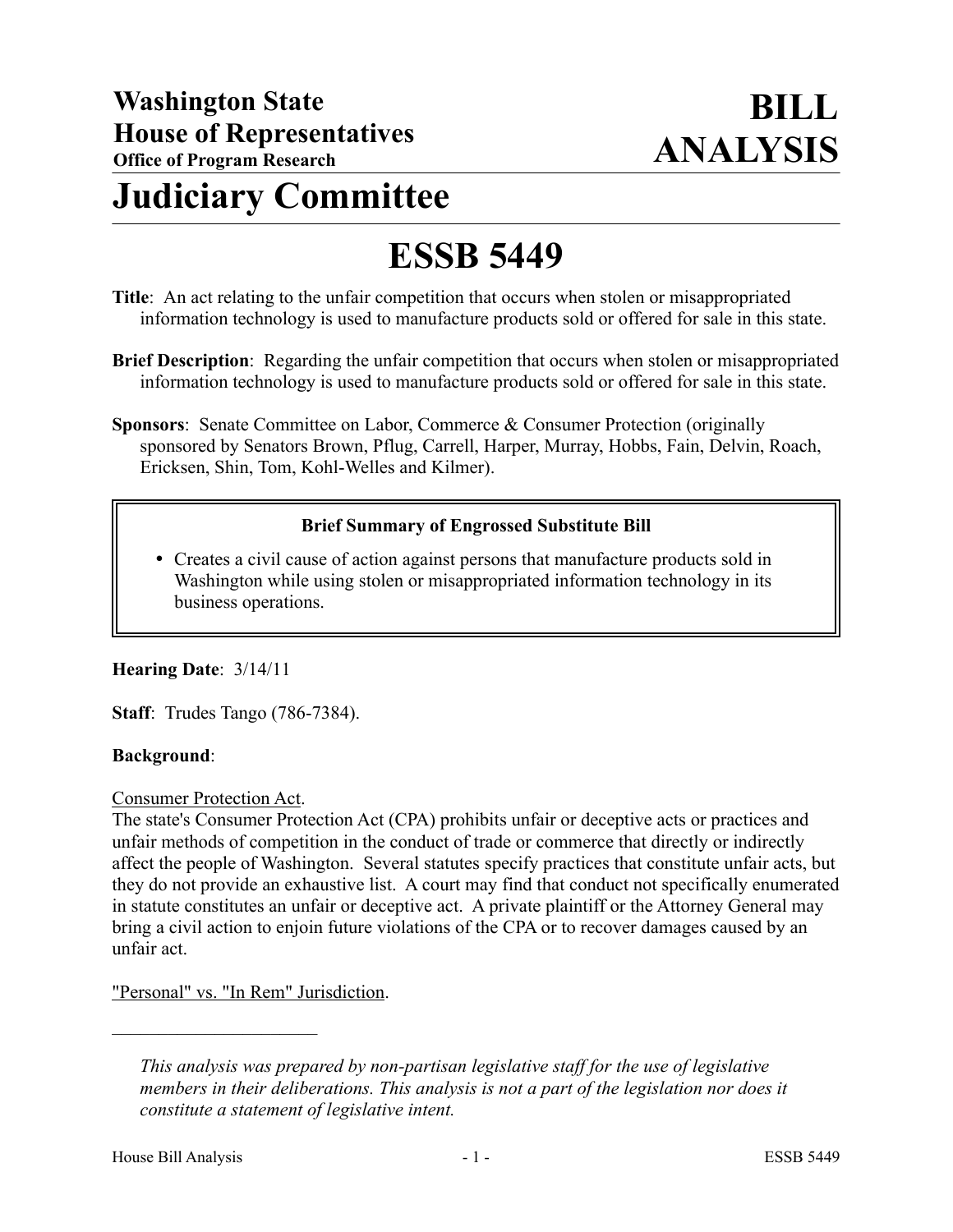In order for a court to hear and determine a controversy, it must have jurisdiction over the matter. Often, courts have "personal" jurisdiction over a person sued in a civil lawsuit because the person made certain minimum contacts with the state. Foreign defendants whose actions give rise to a lawsuit in a Washington court but who have never visited the state and who have no assets within Washington might not be subject to personal jurisdiction. However, courts may have jurisdiction to enter judgment regarding property located within the state, even if the courts do not have personal jurisdiction over that defendant. Such actions against property are called proceedings "in rem."

#### Intellectual Property.

Federal and state laws protect certain intellectual property rights in creations, such as computer software (programs) and hardware (equipment). A copyright gives the owner of an original work that expresses ideas, such as certain software, exclusive rights to copy, distribute, and adapt the work. A federal patent may protect a publicly disclosed computer-related invention for a period of time. Federal and state trade secret laws prohibit misappropriation of trade secrets, such as formulas, programs, and techniques.

#### **Summary of Bill**:

### Cause of Action.

A civil cause of action is created for an injured party or the Attorney General to sue a person that manufactures a product while using stolen or misappropriated information technology ("stolen IT") in its business operations. The products made with stolen IT must be sold in Washington, either separately or as a component of another product, in competition with a product made without use of stolen IT. A person may not sue under this cause of action under certain enumerated circumstances, such as when the end product sold is copyrightable or there are allegations dealing with patents.

To be considered an injured party, the person must show, among other things, that the person manufactures products in direct competition with products made with stolen IT and the person suffered economic harm. Economic harm may be established by evidence that the retail price of the stolen IT was at least \$20,000.

#### Notice.

Before a plaintiff can file suit, the owners of stolen IT must provide written notice to the party allegedly using stolen IT, allowing that party to prove it is not using stolen IT or giving the party 90 days to stop using it, subject to any extensions approved by the owner. The notice must contain certain information and must state, under penalty of perjury, that after a reasonable and good-faith investigation, the information in the notice is accurate based on the notifier's reasonable knowledge, information, and belief.

#### Remedies against Manufacturers.

If the use of stolen IT continues despite the required notice, an injured person or the Attorney General may bring an action to enjoin violations of the bill's provisions, including ordering a person not to sell products in Washington. A plaintiff also may seek the greater of actual damages or the amount of the retail price of the stolen IT. The court may triple the damages if the defendant willfully used stolen IT. A court may award costs and reasonable attorneys' fees to the prevailing party in actions brought by an injured person.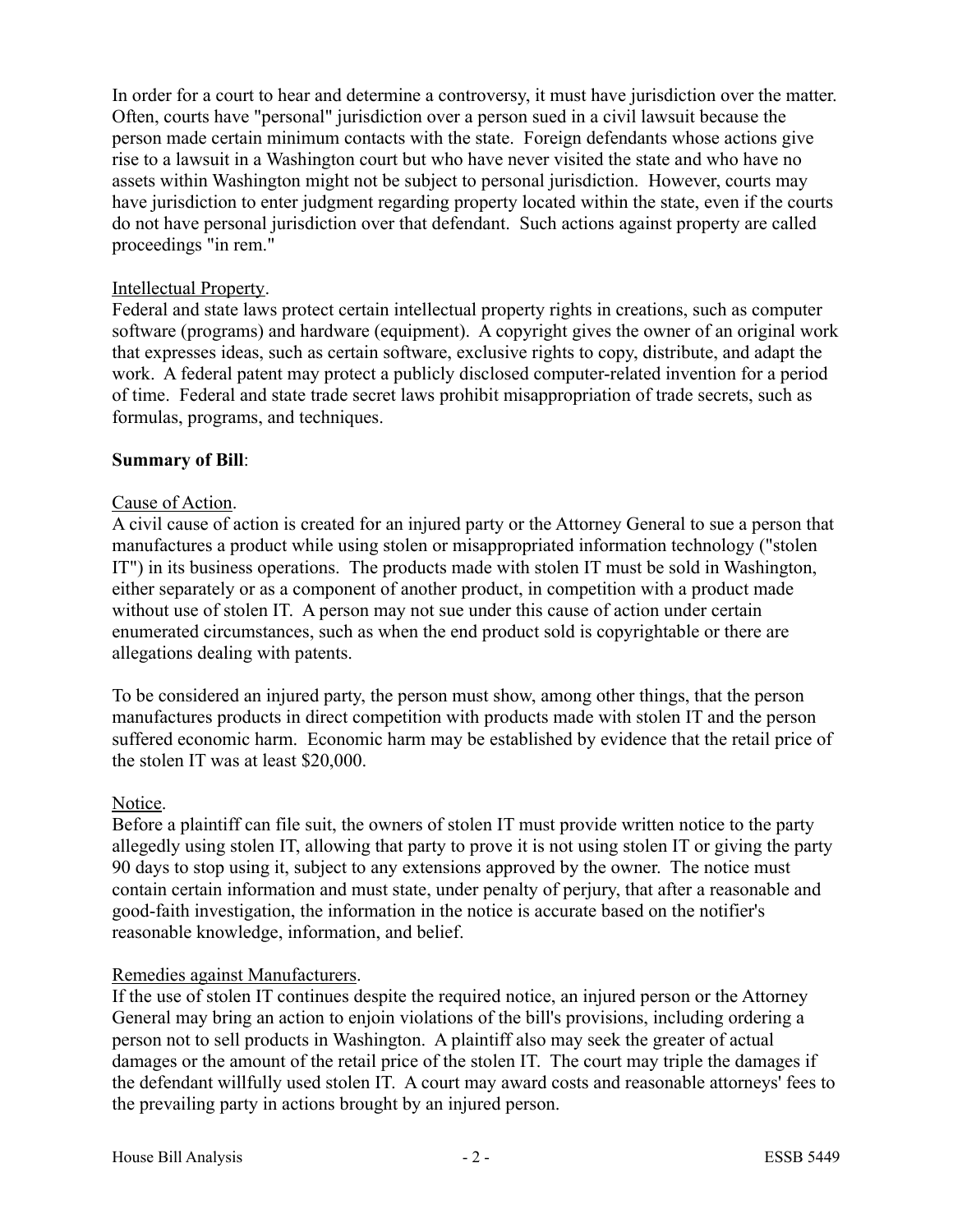### Remedies against Third Parties.

The plaintiff may add to the action a claim for actual damages against a third party who sells the products made with stolen IT, but only if a court has first entered judgment against the person using stolen IT. Damages may be imposed against a third party only if certain conditions are met, including the requirement that the third party received 90 days notice before entry of the judgment and the person who was found to have used stolen IT either did not appear in court or has insufficient attachable assets to satisfy the judgment.

Damages against a third party are limited to the lesser of the retail price of the stolen IT or \$250,000, minus any amounts recovered from the person using stolen IT. The court may award attorneys' fees to a third party who qualifies for an affirmative defense if the third party notified the plaintiff of the affirmative defense prior to being added to the action.

A court may not enforce a damage award against a third party for a period of 18 months from the bill's effective date.

The remedies provided in the bill are the exclusive remedies for the parties. The Consumer Protection Act does not apply.

#### Stay and Dismissal of Proceedings.

The court must dismiss an action against a person using stolen IT or a third party if the person or third party has been subject to a final judgment, or has entered into a final settlement, in a proceeding in any federal or state court arising out of the same theft. If the person or third party is subject to a pending action in a federal or other state court, the court must stay the action pending resolution of the prior action.

#### In rem Proceedings.

If the court is unable to obtain personal jurisdiction over a person using stolen IT, the court may proceed in rem against any products sold in the state for which the person holds title. Before the enforcement of an attachment order, the court must notify any person in possession of the products about the pending attachment order. The person may either show that he or she has an affirmative defense or may post a bond to stay enforcement of the order and establish an affirmative defense. If the court fails to provide notice, a third party may seek a stay of the enforcement of the attachment order for 90 days.

If a person is proceeding in rem or seeks injunctive relief, the person must show he or she suffered material competitive injury, which means at least a 3 percent retail price difference over a period of four months between the person's product and the product made with stolen IT.

# Affirmative Defenses for Third Parties.

A court may not award damages against a third party if the third party establishes that: (1) it is an end consumer or end user; (2) it is a business with annual revenues of no more than \$50 million; (3) it does not have a contractual relationship with the person using stolen IT; or (4) it acquired the products in reliance on a code of conduct applicable to its manufacturers or, in general, undertook commercially reasonable efforts to implement a code of conduct with its manufacturer regarding the use of stolen IT. The steps a third party must take to establish an affirmative defense based on "commercially reasonable efforts" are set forth in the bill.